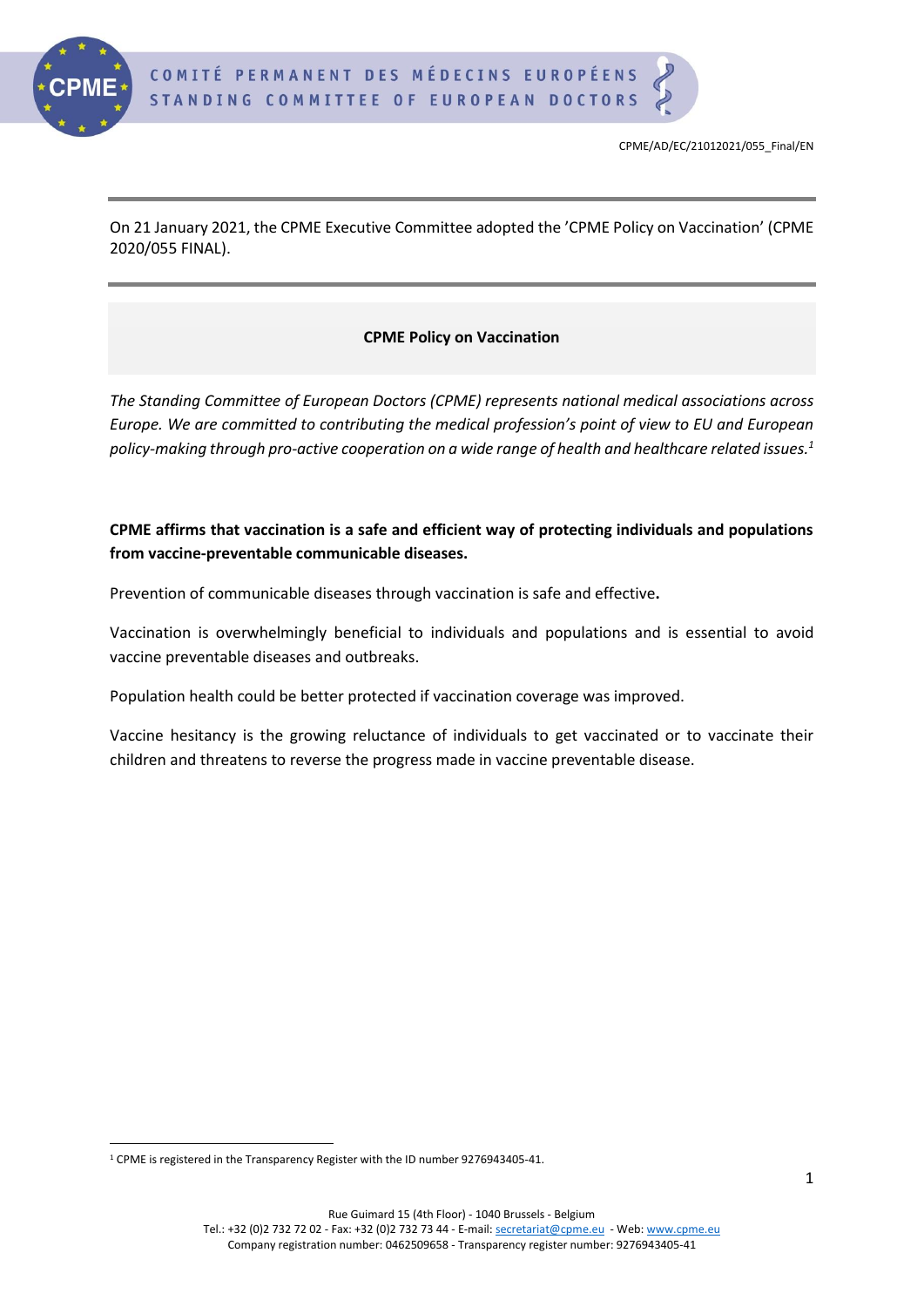

# **KEY MESSAGES AND RECOMMENDATIONS**

## **Healthcare Professionals**

- $\triangleright$  The role of medical doctors is central in encouraging individuals to be vaccinated by delivering evidence-based factual information about vaccination and the benefits of immunisation, as well as in increasing vaccine confidence among medical doctors and other healthcare professionals themselves.
- ➢ Education on immunisation and vaccine-preventable diseases and their complications should be consolidated in the medical curricula and continuous professional development programmes.
- ➢ Doctors and other healthcare professionals should ensure they themselves are vaccinated according to national schedules and recommendations.

# **Communication and Outreach**

- $\triangleright$  Widespread and targeted advocacy and communication campaigns are essential to raise awareness and tackle vaccine hesitancy.
- $\triangleright$  Policies counteracting fake news and misleading information about vaccines on social media, while magnifying accurate information and sources, should be implemented.

## **Access and Affordability**

- $\triangleright$  Availability and affordability of vaccines must be secured.
- $\triangleright$  Easy, equal and equitable access to vaccination services must be guaranteed by health authorities, with special attention being paid to ensuring improved uptake in lower income countries and vulnerable and socially excluded groups.

## **Governance and Cooperation**

- $\triangleright$  Surveillance systems must be strengthened to track and monitor disease outbreaks, and a common European electronic vaccination card developed. The role of ECDC as the competent agency receiving EU public health data should be enhanced by increasing its competences, budget and staff.
- $\triangleright$  To maintain confidence in vaccines, processes for approval and authorisation of new vaccines must not be compromised.
- ➢ European vaccine research, development and production must be supported and strengthened, aiming at self-sufficiency.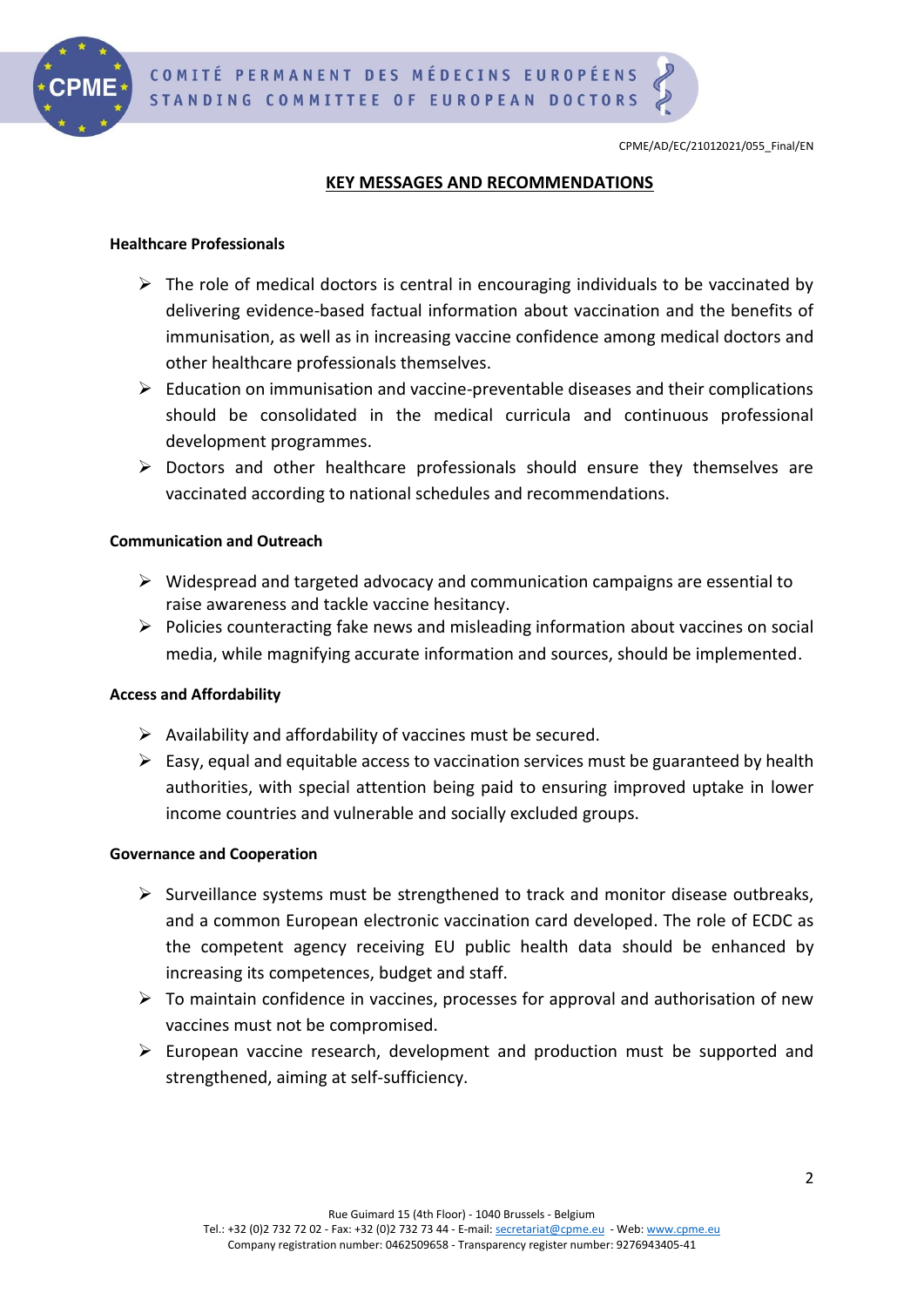

# **Current challenges**

Outbreaks of communicable disease can develop and spread rapidly within and between countries. They can damage an individual's health and well-being and cause death and disability.

Vaccination can protect individuals and populations against communicable diseases and is regarded as one of the most powerful and cost-effective public health interventions.<sup>2</sup> Globally, it averts 2-3 million deaths each year from diseases like influenza, measles, pertussis, diphtheria and tetanus, with another 1.5 million avoidable deaths if vaccination coverage rates would be higher. <sup>3</sup> Vaccination has already led to the eradication of smallpox and currently, it is leading the way to the eradication of poliomyelitis.<sup>45</sup> It has also led to the elimination of measles and influenza type B in some regions of the world.<sup>6</sup> The benefits of vaccination can also be noticed in the case of other vaccine-preventable diseases like plague, yellow fever, cholera or hepatitis.

The elimination of a communicable disease can be achieved only when high vaccination coverage rates are maintained, which in turn lead to herd immunity (also known as community immunity and population immunity) and consequently, to a reduced spreading of the pathogen in cause.<sup>7</sup> Herd immunity represents the key for the control of epidemics of communicable diseases but also for the indirect protection of those individuals who are not able to be vaccinated due to different underlying medical conditions (e.g. immunocompromised individuals) as immune individuals determine a lower risk of infection among susceptible individuals.<sup>8</sup> Thus, herd immunity implies a lasting responsibility to individuals and represents an act of solidarity.

Several European countries are currently facing outbreaks of vaccine-preventable diseases due to insufficient vaccination coverage rates. The reasons behind low vaccination coverage vary from difficulties to access vaccine providers and price barriers to the rise of disinformation and vaccine hesitancy. Vaccine hesitancy is defined as a delay in the acceptance or refusal of vaccines despite the availability of vaccine services. A lack of vaccine confidence is considered to be a key determinant of vaccine hesitancy.<sup>9 10</sup> Vaccine confidence can be described as confidence in the effectiveness and safety of vaccines, in the competence of the healthcare system (health services and professionals) that administers them, and in the processes that lead to vaccination policies and immunisation schedules.<sup>11</sup>

<sup>11</sup> MacDonald, N. E. (2015)[. Vaccine hesitancy: Definition, scope and determinants.](https://www.sciencedirect.com/science/article/pii/S0264410X15005009?via%3Dihub) *Vaccine, 33*(34), 4161-4164. doi:https://doi.org/10.1016/j.vaccine.2015.04.036.

<sup>&</sup>lt;sup>2</sup> European Commission (2019). Global Vaccination Summit - In vaccines we trust: stepping up action to increase vaccine confidence.

<sup>&</sup>lt;sup>3</sup> WHO (2019). **Facts in pictures**.

<sup>&</sup>lt;sup>4</sup> WHO (1980). Thirty-third World Health Assembly - [Global Smallpox eradication.](https://apps.who.int/iris/bitstream/handle/10665/155529/WHA33_R4_eng.pdf?sequence=1&isAllowed=y)

<sup>&</sup>lt;sup>5</sup> WHO (2019). Seventy-Second World Health Assembly - [Polio, eradication.](http://polioeradication.org/wp-content/uploads/2016/07/72-WHA-DG-report.pdf)

<sup>&</sup>lt;sup>6</sup> WHO (2008)[. Vaccination greatly reduces disease, disability, death and inequity worldwide.](https://www.who.int/bulletin/volumes/86/2/07-040089/en/)

<sup>7</sup> Betsch, C., Böhm, R., Korn, L., & Holtmann, C. (2017)[. On the benefits of explaining herd immunity in vaccine advocacy.](https://www.nature.com/articles/s41562-017-0056/) *Nature Human Behaviour, 1*(3), 0056. doi:10.1038/s41562-017-0056.

<sup>8</sup> Fine, P., Eames, K., & Heymann, D. L. (2011). ["Herd Immunity": A Rough Guide](https://academic.oup.com/cid/article/52/7/911/299077). *Clinical Infectious Diseases, 52*(7), 911-916. doi:10.1093/cid/cir007

<sup>&</sup>lt;sup>9</sup> WHO (2014). SAGE Working Group - [Report on Vaccine Hesitancy.](https://www.who.int/immunization/sage/meetings/2014/october/1_Report_WORKING_GROUP_vaccine_hesitancy_final.pdf)

<sup>10</sup> Betsch, C., Böhm, R., & Chapman, G. B. (2015). [Using Behavioral Insights to Increase Vaccination Policy Effectiveness.](https://journals.sagepub.com/doi/abs/10.1177/2372732215600716) *Policy Insights from the Behavioral and Brain Sciences, 2*(1), 61-73. doi:10.1177/2372732215600716.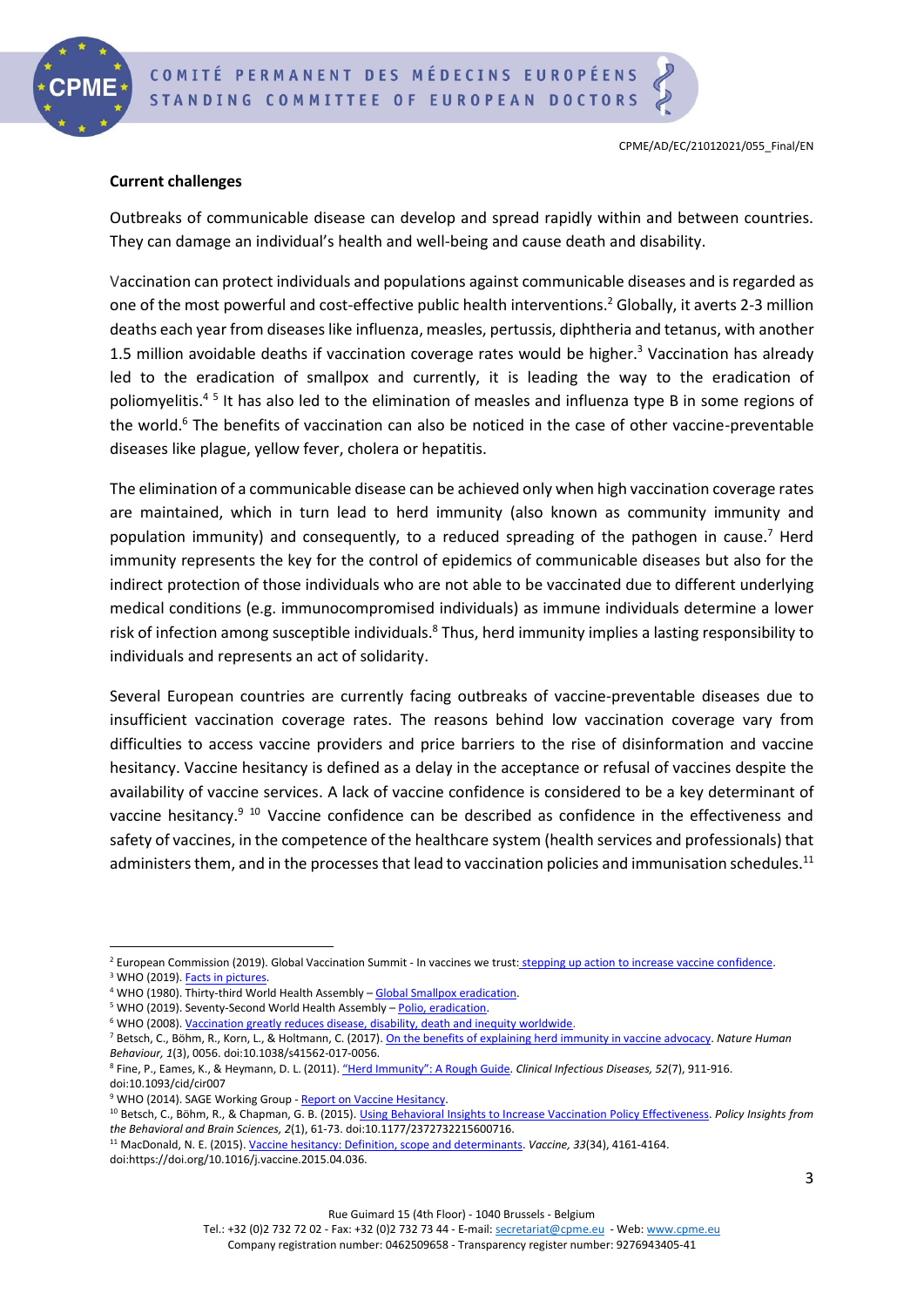

In Europe, it is estimated that around half of the population received vaccines during the last five years believing that vaccines are effective in preventing infectious diseases. However, almost the other half is certain that vaccines often produce serious side effects. <sup>12</sup> This highlights a low level of vaccine confidence which is most frequently caused by a lack of knowledge of the actual side effects of vaccines. <sup>13</sup> The determinants of vaccine confidence include educational level, age, sex and religious belief. The role of medical doctors and other healthcare professionals is crucial in overcoming the resulting vaccine hesitancy. Their attitude towards vaccination is important as they often represent a source of information for patients, contributing to a change of perceptions surrounding vaccination.<sup>14</sup> In countries where general practitioners hold a higher vaccine confidence, the public also has more positive vaccination beliefs.<sup>15</sup> In this context, the education of healthcare professionals is imperative. Vaccine confidence is essential in maintaining high vaccination rates.

Vaccine hesitancy has triggered outbreaks of different communicable diseases, measles being one of the recent examples in Europe. In 2019, more than 100,000 cases were reported in the WHO European Region with more than 13,000 cases in the EU/EEA region.<sup>16 17</sup> Although the measles vaccine is available in the European countries both by itself and in combinations such as the MMR vaccine (with the rubella and mumps vaccines) the vaccination rates have decreased to less than the 95% threshold set by the WHO as being required for reaching herd immunity, mainly due to increased hesitancy.<sup>18</sup>

Another example of a communicable disease outbreak triggered by vaccine hesitancy would be influenza, either type A or B.<sup>19</sup> Its transmission in Europe shows a seasonal pattern, with a peak activity during the winter months. Annually, influenza infects 10-30% Europeans and causes hundreds of thousands of hospitalisations across the continent. <sup>20</sup> Moreover, in the WHO European Region, each year, up to 72,000 people die of diseases linked to influenza.<sup>21</sup> However, the vaccination rates remain low even though influenza vaccines are widely available. For example, none of the EU member states is reaching the proposed 75% target, especially for priority groups such as older adults.<sup>22</sup>

There also is an increasing trend in other vaccine-preventable diseases such as pertussis (whooping cough), with 15,000–45,000 cases reported annually in the EU/EEA countries.<sup>23</sup> Moreover, there are around 33,000 cases and 15,000 deaths each year of cervical cancer which is primarily caused by

<sup>12</sup> European Commission (2019). Special Eurobarometer 488 – [Report on Europeans' attitudes towards vaccination](https://ec.europa.eu/health/sites/health/files/vaccination/docs/20190426_special-eurobarometer-sp488_en.pdf).

<sup>&</sup>lt;sup>13</sup> The Wellcome Trust (2018)[. Wellcome Global Monitor -](https://wellcome.org/reports/wellcome-global-monitor/2018/chapter-5-attitudes-vaccines) Attitudes to vaccines.

<sup>&</sup>lt;sup>14</sup> European Commission (2019). Special Eurobarometer 488 – [Report on Europeans' attitudes towards vaccination](https://ec.europa.eu/health/sites/health/files/vaccination/docs/20190426_special-eurobarometer-sp488_en.pdf).

<sup>&</sup>lt;sup>15</sup> The Vaccine Confidence Project (2018)[. State of Vaccine Confidence in the EU.](https://static1.squarespace.com/static/5d4d746d648a4e0001186e38/t/5da9a66cda5d5c5fdd6d5816/1571399327071/2018_vaccine_confidence_en.pdf)

<sup>&</sup>lt;sup>16</sup> WHO, Regional Office for Europe (2020). EpiBrief - A report on the epidemiology of selected vaccine-preventable diseases in the [European Region.](http://www.euro.who.int/__data/assets/pdf_file/0006/431745/EpiBrief_1_2020_EN.pdf?ua=1)

<sup>&</sup>lt;sup>17</sup> ECDC (2020). Surveillance report - [Monthly measles and rubella monitoring report.](https://www.ecdc.europa.eu/sites/default/files/documents/measles-rubella-monthly-report-february-2020.pdf)

<sup>18</sup>The European Observatory on Health Systems and Policies (2018). The organization and delivery of vaccination services in the European [Union.](https://ec.europa.eu/health/sites/health/files/vaccination/docs/2018_vaccine_services_en.pdf)

<sup>19</sup> Krammer, F., Smith, G. J. D., Fouchier, R. A. M., Peiris, M., Kedzierska, K., Doherty, P. C., García-Sastre, A. (2018)[. Influenza.](https://www.ncbi.nlm.nih.gov/pmc/articles/PMC7097467/) *Nat Rev Dis Primers, 4*(1), 3. doi:10.1038/s41572-018-0002-y.

<sup>&</sup>lt;sup>20</sup> ECDC (2020). [Disease facts about seasonal influenza.](https://www.ecdc.europa.eu/en/seasonal-influenza/facts)

 $21$  WHO, Regional Office for Europe (2020). Influenza – [estimating burden of disease.](https://www.euro.who.int/en/health-topics/communicable-diseases/influenza/seasonal-influenza/burden-of-influenza)

<sup>&</sup>lt;sup>22</sup> ECDC (2018). Surveillance Report - [Seasonal influenza, 2017](https://www.ecdc.europa.eu/sites/default/files/documents/AER_for_2017-seasonal-influenza.pdf)-2018.

<sup>&</sup>lt;sup>23</sup> ECDC (2019). Surveillance report - [Pertussis.](https://www.ecdc.europa.eu/sites/default/files/documents/AER_for_2017-pertussis.pdf)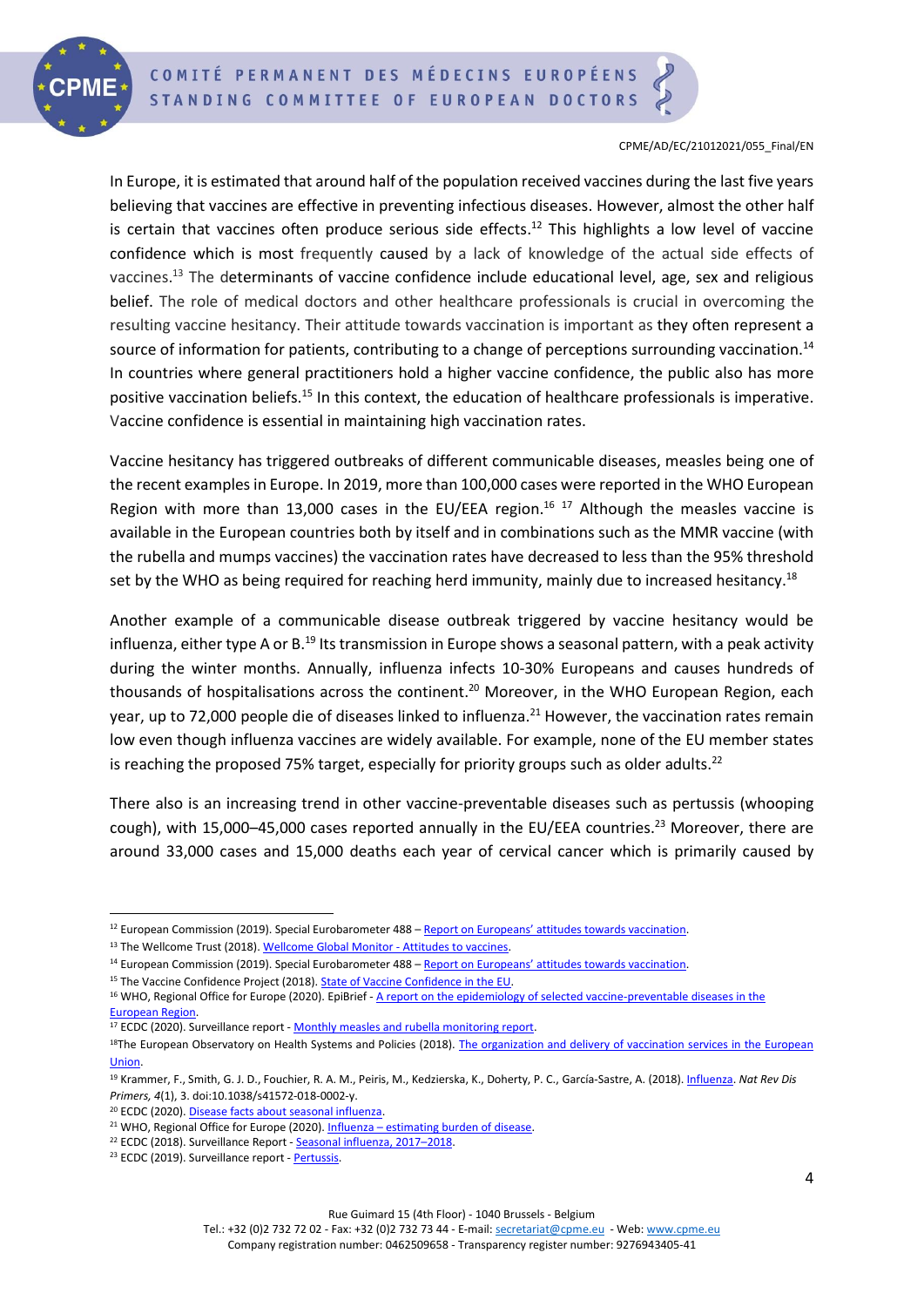

human papillomavirus (HPV), now preventable by vaccination.<sup>24</sup> In addition, some EU countries are struggling with rubella cases and the eastern part of the WHO European region with tuberculosis cases. 25 26

Globally, countries establish the design of their own immunisation programmes. However, the WHO has issued evidence-based recommendations regarding routine immunisation, including recommendations for the vaccination of healthcare professionals, and the development and implementation of vaccination schedules. 27

### **Vaccination policies**

In the EU, member states have the primary competence for vaccination policies. However, the EU can assist in coordinating their policies and programmes. One of the areas for action is strengthening the rapid response capacity for cross-border threats like communicable diseases and improving disease prevention and response by promoting vaccination.<sup>28</sup> Improving prevention implies improving surveillance as the activity of surveillance is indispensable to monitoring vaccine coverage and the impact of vaccination programmes while at the same time offering valuable information for possible future steps in establishing herd immunity.<sup>29</sup> The European Centre for Disease Prevention and Control (ECDC) is active in these areas aiming to strengthen Europe's defence against infectious diseases.

European citizens have access to vaccination through their national vaccination programmes, but the landscape varies by country in terms of the range of vaccines that are offered and funded, who and where the vaccines are administered, and the number and the schedule of the doses. Moreover, the vaccination schemes can be either mandatory or recommended.

While in most of the EU/EEA countries vaccination is recommended, in 12 of them at least one vaccine is mandatory.<sup>30</sup> Although mandatory vaccination is more prevalent in the eastern part of Europe, in an attempt to increase vaccination coverage rates, also Italy, France and Germany have recently introduced mandatory vaccination<sup>31</sup> Italy has adopted a mandatory vaccination policy with 10 vaccines representing a condition for school enrollment and with parents receiving fines for noncompliance<sup>32</sup> In France, where vaccine safety is questioned the most, 11 vaccines have become mandatory and a certificate for children is needed. However, parents' refusal to vaccinate their children is not

<sup>31</sup> Paul, K. T., & Loer, K. (2019)[. Contemporary vaccination policy in the European Union: tensions and dilemmas.](https://link.springer.com/article/10.1057/s41271-019-00163-8) *Journal of Public Health Policy, 40*(2), 166-179. doi:10.1057/s41271-019-00163-8.

Tel.: +32 (0)2 732 72 02 - Fax: +32 (0)2 732 73 44 - E-mail[: secretariat@cpme.eu](mailto:secretariat@cpme.eu) - Web[: www.cpme.eu](http://www.cpme.eu/) Company registration number: 0462509658 - Transparency register number: 9276943405-41

<sup>&</sup>lt;sup>24</sup> European Vaccination Information Portal (2020). Disease factsheets – [Human PapillomaVirus \(HPV\).](https://vaccination-info.eu/en/disease-factsheets/human-papillomavirus-hpv)

<sup>&</sup>lt;sup>25</sup> ECDC (2020). [Disease factsheet about rubella.](https://www.ecdc.europa.eu/en/rubella/factsheet)

<sup>&</sup>lt;sup>26</sup> WHO, Regional Office for Europe (2019). Factsheet - [Tuberculosis in the WHO European Region.](http://www.euro.who.int/__data/assets/pdf_file/0008/397484/Factsheet_WHO_WTBD_2019.pdf?ua=1)

<sup>27</sup> WHO (2019)[. WHO recommendations for routine immunisation.](https://www.who.int/teams/immunization-vaccines-and-biologicals/policies/who-recommendations-for-routine-immunization---summary-tables)

<sup>&</sup>lt;sup>28</sup>Clemens, T., Sørensen, K., Rosenkötter, N., Michelsen, K., & Brand, H. (2017)[. The Directorate-General for Health and Consumers 1999](https://www.sciencedirect.com/science/article/pii/S0168851017300933?via%3Dihub)– [2014: An assessment of its functional capacities.](https://www.sciencedirect.com/science/article/pii/S0168851017300933?via%3Dihub) *Health Policy, 121*(6), 594-603. doi:10.1016/j.healthpol.2017.03.018.

<sup>29</sup> Khan, M. U., & Ahmad, A. (2017)[. Availability and affordability of life-saving vaccines.](https://www.thelancet.com/journals/laninf/article/PIIS1473-3099(17)30014-2/fulltext) *The Lancet Infectious Diseases, 17*(2), 136-137. doi:10.1016/S1473-3099(17)30014-2.

<sup>&</sup>lt;sup>30</sup> European Vaccination Information Portal (EVIP) (2020)[. Mandatory or recommended vaccination.](https://vaccination-info.eu/en/vaccination/when-vaccinate/mandatory-or-recommended-vaccination)

<sup>32</sup> Ministero della Salute (2017)[. The National Vaccination Plan.](http://www.salute.gov.it/portale/news/p3_2_1_1_1.jsp?lingua=italiano&menu=notizie&p=dalministero&id=2951)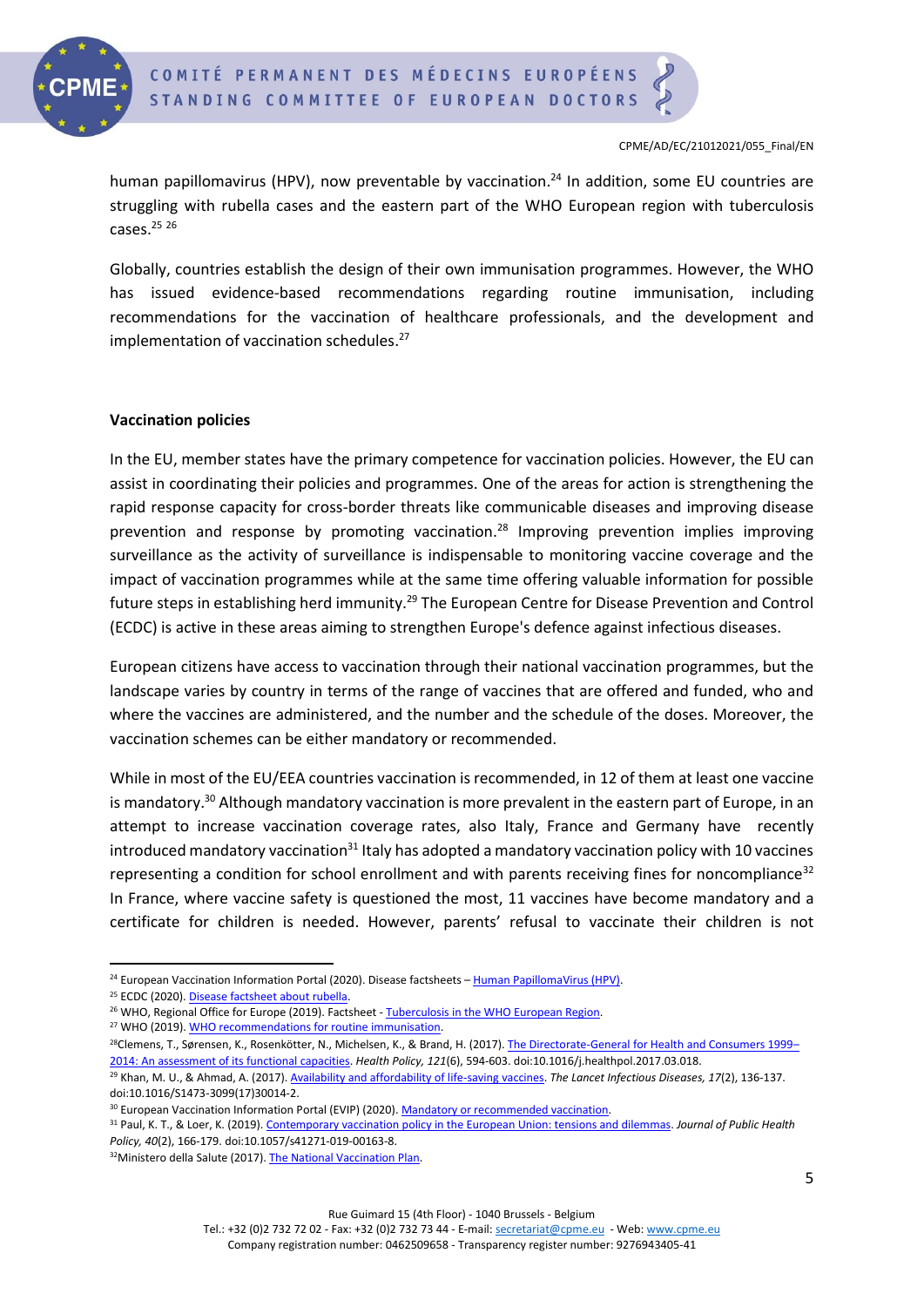

punishable<sup>33</sup> Germany has also introduced mandatory measles vaccination and is demanding for a vaccination certificate before children attend daycare, kindergarten or school with parents that refuse to vaccinate to receive a financial penalty<sup>34</sup> In Cyprus and Greece, vaccination is voluntary but upon enrolment of children in kindergartens or school, certificates are required. <sup>35</sup> In the countries where vaccination is recommended, it is based on mechanisms that promote a pro-vaccination behaviour (e.g. vaccination campaigns) or incentives that invite to vaccinate (e.g. public founding of vaccination).

National governments may confront themselves with issues of availability and affordability of vaccines regardless of the type of vaccination policy being mandatory or recommended. In order to close the immunisation gap and increase vaccination coverage rates, a display of available and affordable vaccines is necessary.<sup>36</sup> The national vaccination programmes reflect the relationship that a state has with its society and while some countries have a more technocratic approach, others respond to populist influences with mandatory vaccination and corresponding enforcement instruments.<sup>37</sup>

Moreover, equal access to healthcare still represents a challenge, especially for vulnerable groups such as Roma populations, migrants and refugees. These groups have difficulties accessing healthcare services like vaccination due to a lack of citizenship and registration with a healthcare facility, lower levels of education as well as poor living conditions.<sup>38 39</sup>

The objective to increase the vaccination coverage rates is high on the EU agenda. The Council of the EU adopted a Recommendation to strengthen the EU cooperation on vaccine-preventable diseases in 2018. <sup>40</sup> Based on this recommendation, the European Commission has convened a Coalition for Vaccination<sup>41</sup> to bring together European associations of healthcare professionals to support delivering information to the public, combating vaccination myths, and exchanging best practices. The ECDC, together with the European Commission and the European Medicines Agency (EMA) has launched a European Vaccination Information Portal<sup>42</sup> to provide objective and up-to-date evidence on vaccines. Moreover, a European Joint Action for Vaccination (EU-JAV)<sup>43</sup> is working to deliver and share tools for stronger national responses to vaccination challenges to improve population health.

These actions represent efforts that are needed in the fight against vaccine hesitancy and are gathered in the roadmap designed by the European Commission for the implementation of actions on

<sup>42</sup> [European Vaccination Information Portal](https://vaccination-info.eu/en)

<sup>&</sup>lt;sup>33</sup>Légifrance (2018). Decree n° 2018-42 of 25 January 2018 on compulsory vaccination.

<sup>34</sup>Torjesen, I. (2019)[. German parliament votes to make measles vaccination mandatory.](https://www.bmj.com/content/367/bmj.l6558.full) *BMJ, 367*, l6558. doi:10.1136/bmj.l6558. 35 WHO (2018)[. The organization and delivery of vaccination services in the European Union.](https://ec.europa.eu/health/sites/health/files/vaccination/docs/2018_vaccine_services_en.pdf)

<sup>36</sup> Lopalco, P. L. (2016)[. The role of surveillance in assuring mutual protection for vaccine-preventable diseases.](https://www.sciencedirect.com/science/article/pii/S1198743X16300374) *Clinical Microbiology and Infection, 22*, S85-S88. doi:10.1016/j.cmi.2016.03.019.

<sup>37</sup>MacDonald, N. E., Harmon, S., Dube, E., Steenbeek, A., Crowcroft, N., Opel, D. J., Butler, R. (2018). Mandatory infant & childhood [immunization: Rationales, issues and knowledge gaps.](https://www.sciencedirect.com/science/article/pii/S0264410X1831171X) *Vaccine, 36*(39), 5811-5818. doi:10.1016/j.vaccine.2018.08.042.

<sup>38</sup>Carrillo-Santisteve, P., & Lopalco, P. L. (2012)[. Measles still spreads in Europe: who is responsible for the failure to vaccinate?](https://www.sciencedirect.com/science/article/pii/S1198743X14613616) *Clinical Microbiology and Infection, 18*, 50-56. doi:10.1111/j.1469-0691.2012.03982.x.

<sup>39</sup>Eiset, A. H., & Wejse, C. (2017)[. Review of infectious diseases in refugees and asylum seekers](https://publichealthreviews.biomedcentral.com/articles/10.1186/s40985-017-0065-4)—current status and going forward. *Public Health Reviews, 38*(1), 22. doi:10.1186/s40985-017-0065-4

<sup>&</sup>lt;sup>40</sup> Council recommendation (2018)[. COUNCIL RECOMMENDATION of 7 December 2018 on strengthened cooperation against vaccine](https://eur-lex.europa.eu/legal-content/EN/TXT/PDF/?uri=CELEX:32018H1228(01)&from=GA)[preventable diseases \(2018/C 466/01\).](https://eur-lex.europa.eu/legal-content/EN/TXT/PDF/?uri=CELEX:32018H1228(01)&from=GA)

<sup>41</sup> Standing Committee of European Doctors (CPME) (2020)[. Coalition for Vaccination Campaign.](https://www.cpme.eu/coalition-for-vaccination/)

<sup>43</sup> European Joint Action on Vaccination (2018)[. Description of the project.](https://eu-jav.com/the-project/)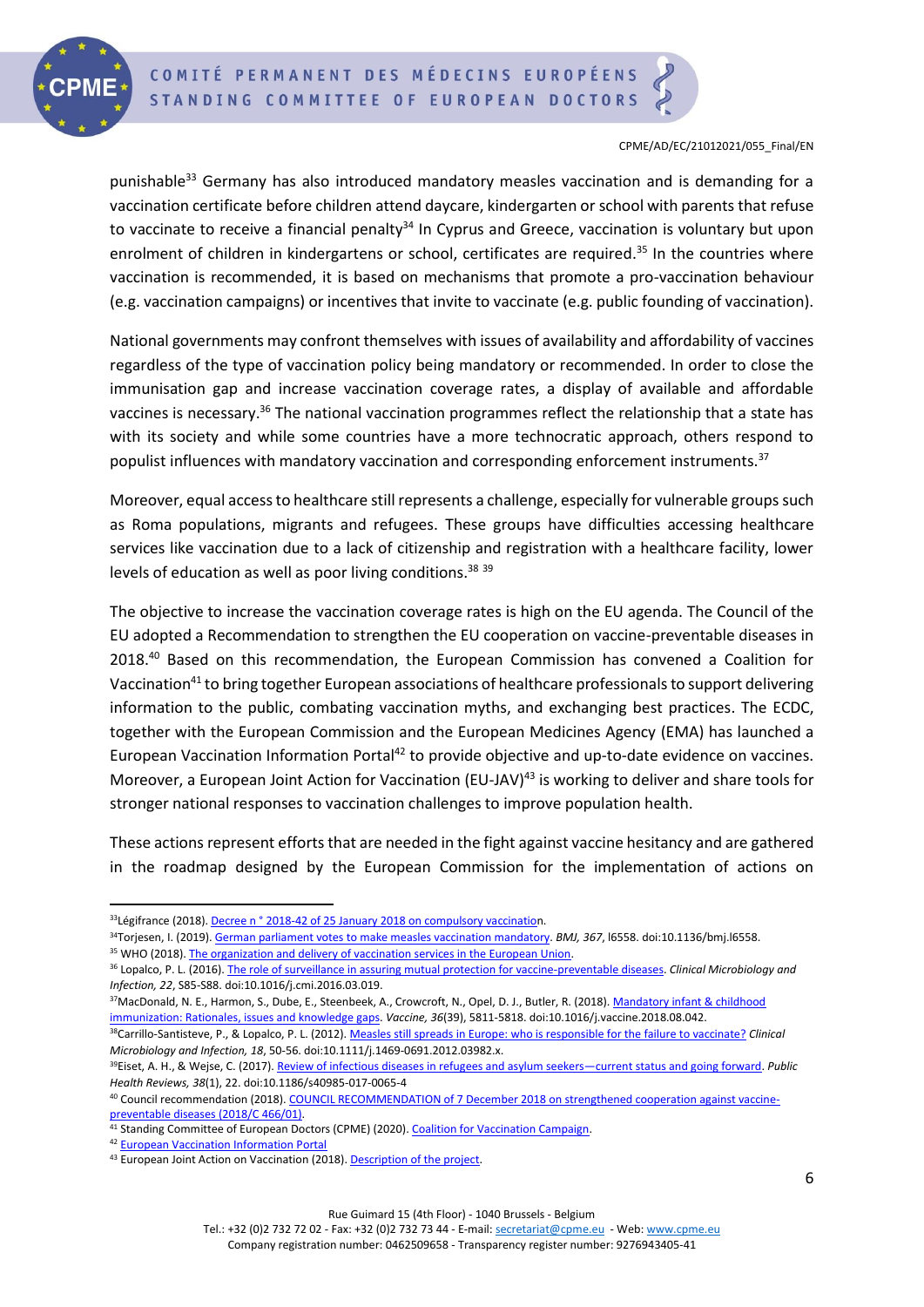

strengthened cooperation against vaccine-preventable diseases. <sup>44</sup> This roadmap also highlights a potential development of a common vaccination passport for EU citizens.

## **Way forward**

Communicable diseases represent a threat to individuals' health. Nowadays, more than ever, international travel and migration as well as socioeconomic, environmental and behavioural factors increase the spread of communicable diseases. Vaccination represents the most powerful weapon that can be used in the fight against communicable diseases.

Healthcare professionals can boost individuals' confidence in vaccination and increase their knowledge concerning the safety and effectiveness of vaccines. Healthcare professionals' attitude towards vaccination is often transmitted to their patients. Worryingly, some healthcare professionals do not have confidence in vaccination.<sup>45 46</sup> Concerns related to vaccines are country- and context-specific. Thus, further education on immunisation is necessary and itshould be consolidated in national medical curricula and continuous professional development. Moreover, the already confident healthcare professionals may need to acquire further skills to properly respond to vaccine hesitancy and learn how to communicate with hesitant individuals.

Vaccination coverage rates can also be improved through advocacy and communication campaigns. Social media channels are heavily used for mis- and disinformation, but the very same channels should be used for promoting vaccination and breaking the myths. Such actions would ensure effective community involvement as well as public awareness. Communication campaigns should also target specific groups like the vulnerable and socially excluded. In addition, the barriers of these groups' access to vaccination should be removed.

Furthermore, the surveillance systems should be improved to provide the needed evidence for informed immunisation policies, strategies and responses. Cross-border cooperation is vital to monitor and track disease outbreaks. Europe is characterised by unrestricted and intense free movement of people, and importation of communicable diseases cases is a side effect. Importation can either contribute to existing outbreaks or start a new one where immunity gaps persist. In connection to this, developing a common vaccination card for EU citizens should be considered. Moreover, the ECDC should be strengthened with more human and financial resources to be able to have a more active role to identify and assess the risks of communicable diseases and communicate about these risks. In addition, ECDC's geographical scope could be expanded to cover also other than EU and EEA countries. This would allow better collaboration with the WHO European Region and avoid duplication in efforts.

Finally, the links between supply and demand for vaccines should be improved and the exchange of vaccine supplies from one EU member state to another in case of an outbreak considered. Moreover,

<sup>44</sup> European Commission (2019)[. Roadmap on vaccination.](https://ec.europa.eu/health/sites/health/files/vaccination/docs/2019-2022_roadmap_en.pdf)

<sup>45</sup> ECDC (2015). [Vaccine hesitancy among healthcare workers and their patients in Europe.](https://www.ecdc.europa.eu/sites/default/files/media/en/publications/Publications/vaccine-hesitancy-among-healthcare-workers.pdf)

<sup>46</sup> European Commission (2020)[. State of Vaccine Confidence in the EU+UK 2020.](https://ec.europa.eu/health/sites/health/files/vaccination/docs/2020_confidence_rep_en.pdf)